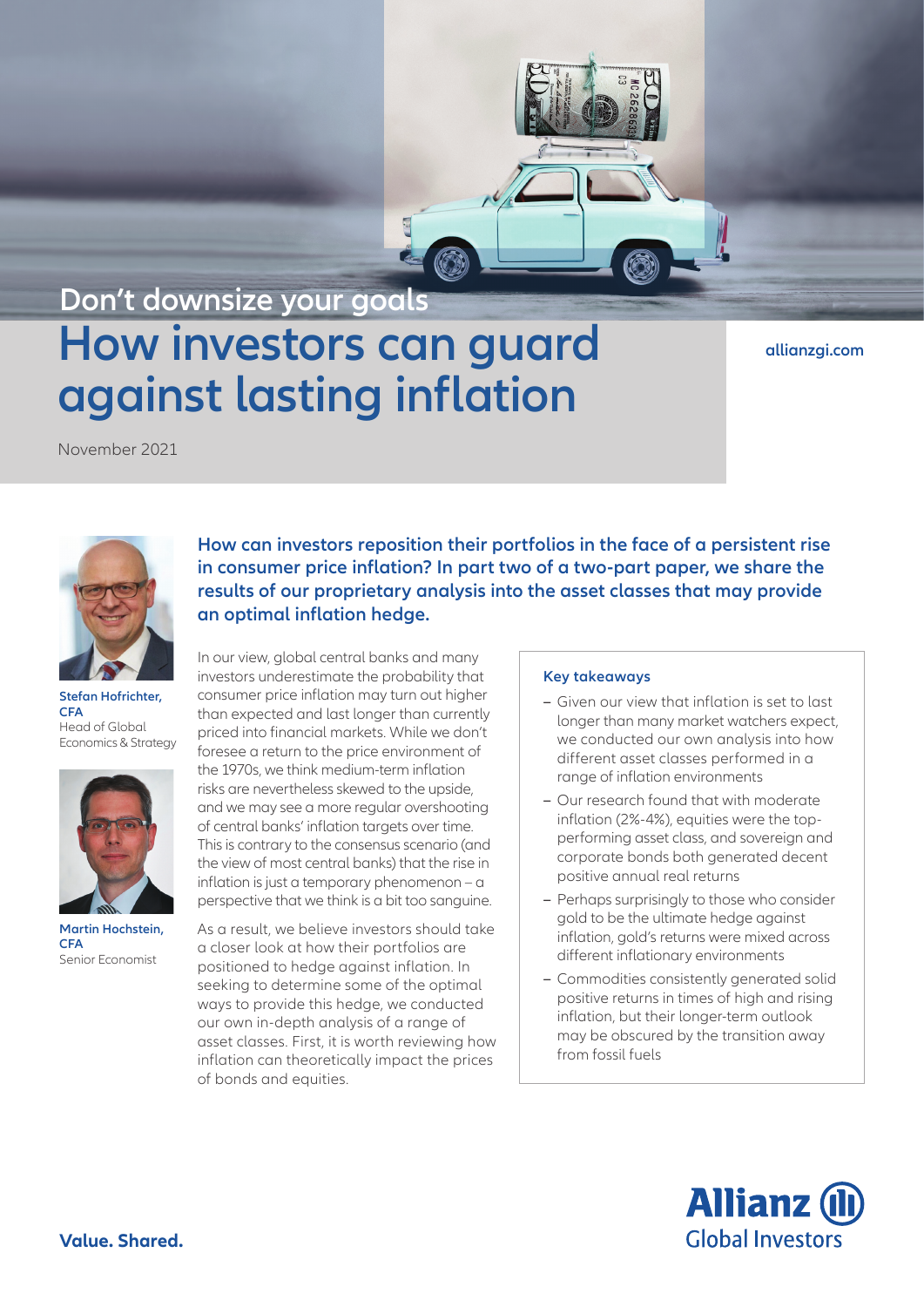# **How inflation can affect bond and equity prices**

From our perspective, the conventional wisdom oversimplifies how inflation affects major asset classes – as shown in this high-level overview (see Exhibit 1).

The equity example in particular is worth closer examination, as there are many ways to assess the relationship between inflation and equities. According to the Gordon Growth Model, which is a simplified dividend discount model widely used to value stocks, inflation – shown below as *(i)* – would enter the equation in many complex ways:<sup>1</sup>

$$
P\left(Equity\right) = \frac{D_1\left(i\right)}{rf(i)+i+rp(i)-G(i)}.
$$

The ultimate effect on equity prices stemming from higher forecasted inflation is unclear, as inflation affects both the numerator and denominator. Obviously, a higher inflation rate can raise the discount rate via a higher inflation premium. But, again, the real risk-free rate is likely to change as well.

Moreover, a higher inflation rate can also impact the expected dividend as well as the long-term earnings growth, both in nominal and real terms. For example, dividends and earnings very much depend on corporate pricing power, which itself is related to multiple factors. These include the industry in which a company operates, the difference between economic and accounting

depreciation, and the origins of inflation (demand pull or cost push). In addition, the equity risk premium is likely to move – for example, if the outlook for central bank policy and inflation were to become less clear.

However, many investors are not aware of the complex dynamics between bonds, equities and inflation. As a result, they rush to simple and frequently incorrect heuristics when assessing the relationship between equities and inflation surprises. It is therefore of utmost importance to also analyse the empirical data that enable us to identify typical relationships between inflation and asset prices.

# **What are the most attractive inflation hedges?**

## **We analysed more than 50 years of performance across asset classes**

In seeking to determine some of the optimal ways to hedge against inflation, we looked at periods when US inflation was at least 2% and rising, year over year, since this matches what we think is the most likely scenario for the near future. We analysed the year-over-year performance (in US dollars) of several asset classes – US cash, US government and corporate bonds, US and global equities, and commodities. (Note that we believe our key conclusions would likely hold true for non-US markets as well.) And we sought data going back at least 50 years, when the world entered the current fiat money system post-Bretton Woods. (Where possible, we also looked for data reaching back to 1945 – the end of the second world war.) $2$ 

**Exhibit 1: the consensus view may oversimplify the effect of inflation on major asset classes**

|                  | Impact of inflation                                                        |                                                         |                                                                                                                                                                                                                                                                                                                                                               |
|------------------|----------------------------------------------------------------------------|---------------------------------------------------------|---------------------------------------------------------------------------------------------------------------------------------------------------------------------------------------------------------------------------------------------------------------------------------------------------------------------------------------------------------------|
| Asset class      | <b>Conventional wisdom</b>                                                 | Our view                                                | Why?                                                                                                                                                                                                                                                                                                                                                          |
| Government bonds | Inflation is a negative<br>for government bonds                            | Usually negative, but<br>not always                     | Higher inflation isn't always a drag on performance,<br>in particular if it's already priced into market-based<br>inflation compensations ("inflation breakeven<br>rates"). Moreover, the real risk-free rate can go<br>down (driving bond prices up) if markets anticipate<br>a slowdown in real GDP growth and, consequently,<br>easier central bank rates. |
| Corporate bonds  | Inflation is better for<br>corporate bonds, but still<br>detrimental       | Mixed results                                           | Corporate bonds have a complex relationship with<br>inflation (eg, investors make assumptions about<br>inflation's impact on corporate profits,<br>the pricing of default risks, etc)                                                                                                                                                                         |
| <b>Equities</b>  | In times of inflation,<br>equities don't perform<br>as well as commodities | Equity performance<br>depends on the<br>inflation level | Inflation can affect equity valuations in multiple ways.<br>Our research has shown that equities have done best<br>in periods of moderate inflation – historically better<br>even than commodities and gold.                                                                                                                                                  |

Source: Allianz Global Investors.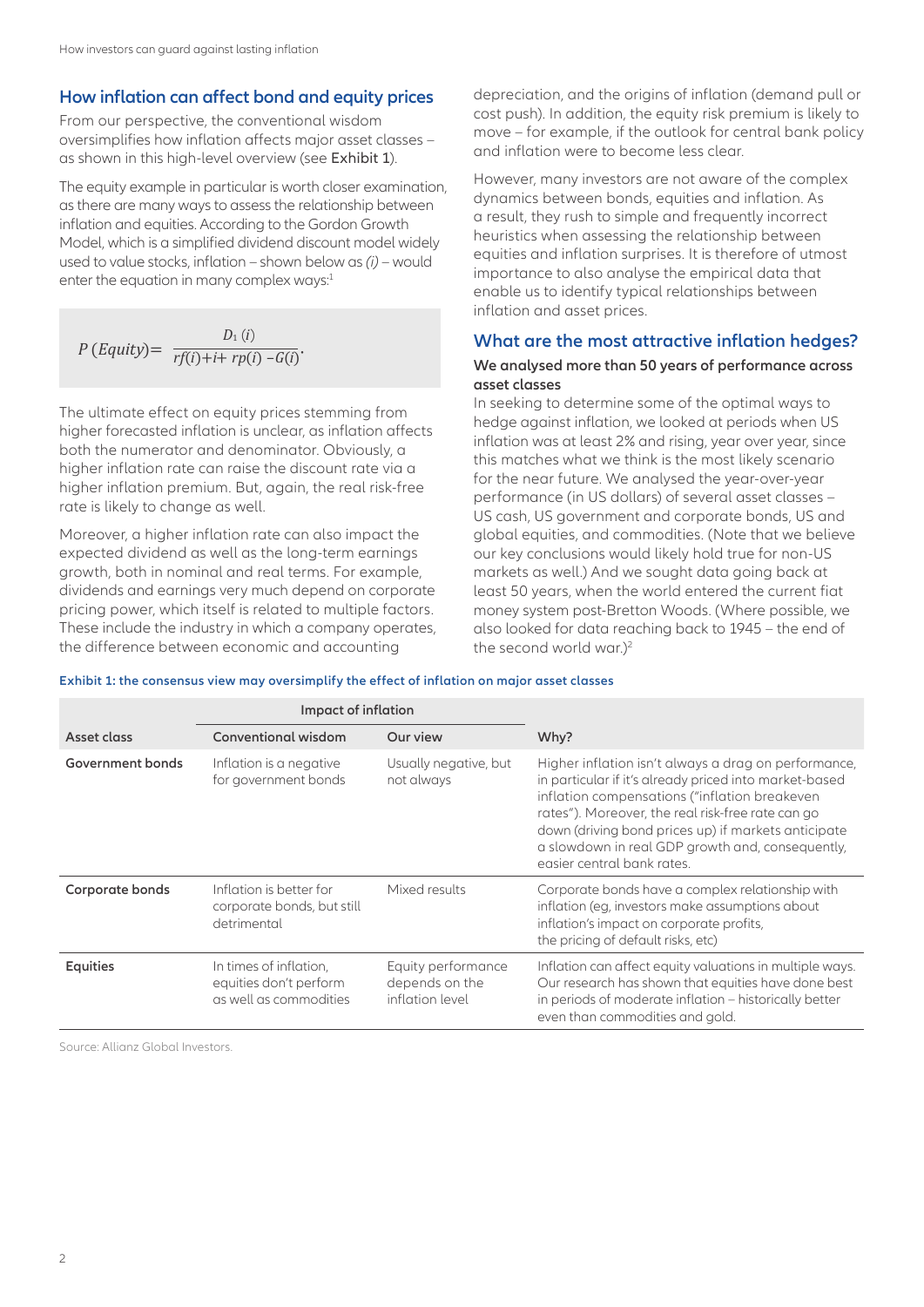#### **The top-line findings from our research presented several surprises**

Based on these parameters, the key findings from our study have been presented in the following table (Exhibit 2). See the Appendix for a closer look at our findings.

#### **Other research and empirical evidence appear to back up our findings**

Importantly, we also found other empirical evidence that backed up our main findings from an economic perspective.

- **–** Bond returns were likely to suffer in times of higher inflation rates that are perceived not to be only transitory. This is because investors will demand higher inflation compensations, as the historical data show. It's also important to keep in mind that the low current yield of most fixed-income instruments today provides a weak cushion against a rise in inflation and interest rates.
- **–** For equities, low- to mid-single-digit inflation rates turned out to be a critical hurdle rate for certain economic variables. It turns out that US equity valuations, based on the cyclically adjusted price-to-earnings (CAPE) ratio, tended to be in a sweet spot at inflation rates between approximately 1.5% and 4% (see Exhibit 4). But once inflation rose further, multiples tended to fall.

What accounts for the fact that a higher amount of inflation had a negative effect on equity valuations? Economic theory suggests that inflation above a certain level creates all kinds of distortions weighing on economic growth:

- **–** The higher the inflation rate, the more private households and companies find it difficult to differentiate between absolute and relative price increases. Consequently, they may make suboptimal spending and investment decisions, which can dampen economic growth. Private households typically cannot increase their nominal income (ie, wages) in sync with rising expenditures. Consequently, real disposable income suffers from rising inflation, which can also be a drag on growth.
- **–** While corporate input costs usually increase during periods of rising inflation, companies may struggle to adjust their production processes and output prices accordingly.

#### **Exhibit 3: historically, commodities had been the best hedge against inflation – but equities also did well in moderately inflationary environments**

Average annual real asset returns since 1971 in times of positive inflation surprises and inflation above 2%



Source: Global Financial Data, Refinitiv Datastream, Allianz Global Investors. Data as at April 2021.

**Exhibit 4: equity prices historically responded best when inflation was around 1.5%-4%**



Source: Robert Shiller, Allianz Global Investors. Data as at September 2021. CAPE = cyclically adjusted price-to-earnings; CPI = Consumer Price Index.

| Annual<br>inflation level | <b>Equities</b>                                                                                                                                   | Fixed income <sup>3</sup>                                                                                            | Commodities and gold                                                                                                                                                                                                                                                                                                                                           |  |
|---------------------------|---------------------------------------------------------------------------------------------------------------------------------------------------|----------------------------------------------------------------------------------------------------------------------|----------------------------------------------------------------------------------------------------------------------------------------------------------------------------------------------------------------------------------------------------------------------------------------------------------------------------------------------------------------|--|
| 2%-4%                     | Equities were the top-performing asset<br>class (see Exhibit 3). Real returns were in<br>double digits on average (vs long-term<br>average of 7%) | Sovereign and corporate<br>bonds generated decent<br>positive annual real returns<br>(around 5% and 7% respectively) | - Commodities consistently<br>generated solid positive returns<br>in times of high and rising<br>inflation - particularly true for<br>energy and industrial metals<br>- Gold's returns were mixed<br>- However, as we discuss later, the<br>outlook for commodities is being<br>obscured by climate change and<br>the effort to move away from<br>fossil fuels |  |
| 4%-6%                     | Equities outperformed bonds, but absolute<br>year-over-year returns were in low- to mid-single<br>digits (lower than their long-term average)     | Bond returns were also in<br>low- to mid-single digits                                                               |                                                                                                                                                                                                                                                                                                                                                                |  |
| $6\% - 8\%$               | Negative absolute returns on average -<br>underperforming bonds                                                                                   | Bonds outperformed equities                                                                                          |                                                                                                                                                                                                                                                                                                                                                                |  |
| Greater<br>than 8%        | Negative absolute returns on average, though<br>better than Treasuries and corporates                                                             | Corporates performed worse<br>than sovereigns                                                                        |                                                                                                                                                                                                                                                                                                                                                                |  |

#### **Exhibit 2: key findings from our research into inflation's effect on key asset classes**

Source: Allianz Global Investors.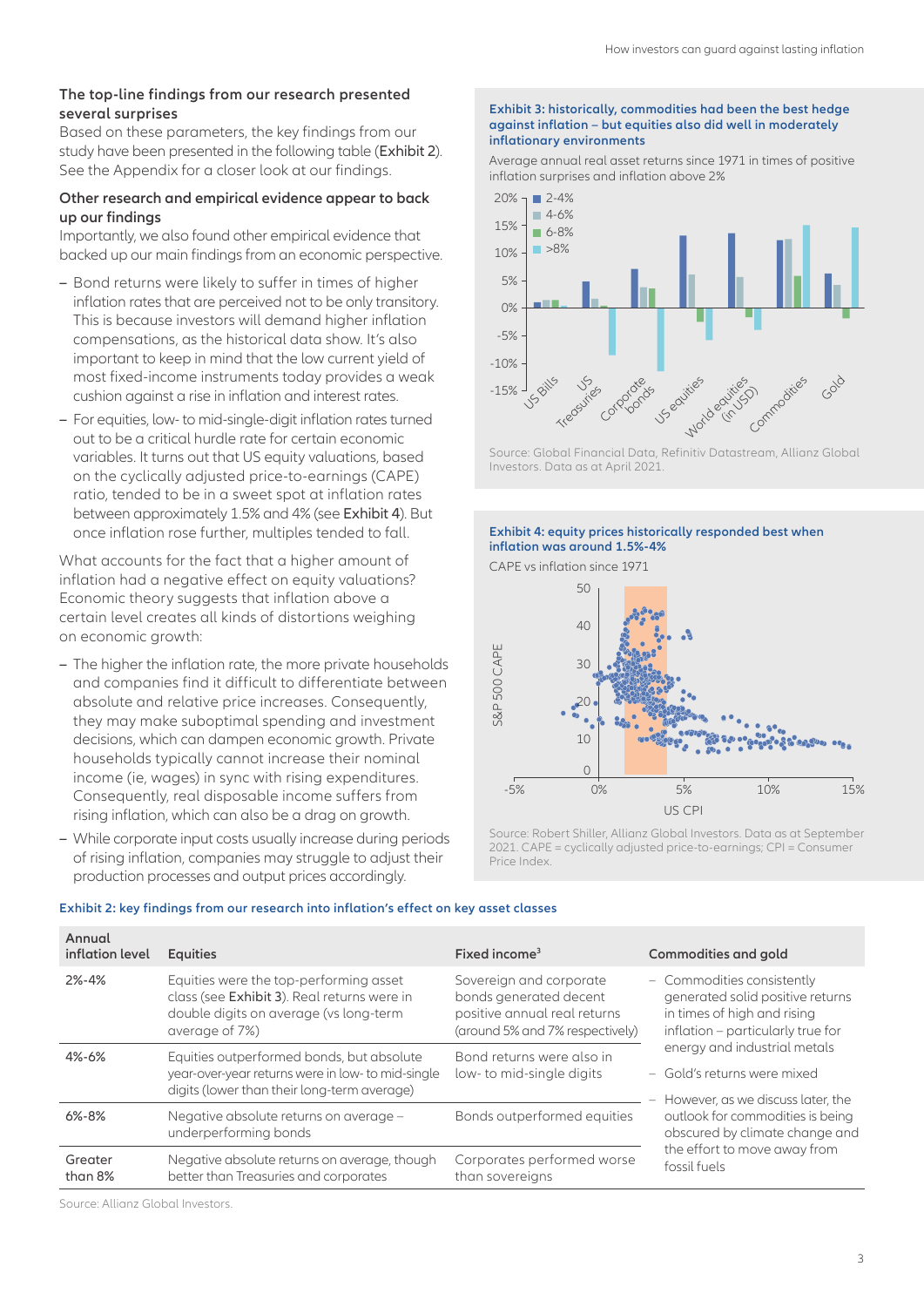Empirically, we found that inflation rates between 4% and 6% "moved the needle" in the wrong direction. Inflation-adjusted corporate earnings growth tended to fall once inflation went beyond these levels. In the same vein, private household per capita consumption and real GDP growth suffered as well. This can help explain our other findings for the various asset classes we studied:

- **–** Equities have been an imperfect hedge against inflation – not only in absolute terms, but also relative to bonds, once inflation rose to mid- to high-single-digit levels.
- **–** In the same vein, corporate bonds have been inferior to sovereign bonds in times of very high inflation (which we define as greater than 8%). This may be because growth concerns take over, and investors start to price in significantly higher risk premia (spreads).
- **–** The findings on commodities, admittedly, may also be dominated by the oil price shocks of the 1970s. It remains to be seen if energy prices will continue to rise structurally in a world that is moving away from fossil fuels.
- **–** Gold is not an ideal inflation hedge, in our view. The gold price primarily benefits from low, if not negative real interest rates, which are the opportunity costs of holding any asset paying zero cash flows, like gold. The level of real interest rates, though, depends more on monetary policy and real economic factors – such as economic growth and the savings/investment balance – than on the inflation rate. Nevertheless, gold may be supported by growing concerns about the sustainability of the current fiat money regime, in light of ever-rising private and public debt levels and unprecedented global money supply.

## **Summary of investment implications**

#### **Equities: based on our view of inflation, equities are a hedge worth considering**

While we expect inflation to surprise on the upside relative to current market expectations, we also believe it will remain far below the levels we saw in the 1970s and early 1980s. This would put the inflation rate somewhere between 2% and 4%. At that level, our research shows that equities have historically generated strong inflationadjusted returns – better than bonds. In the end, equities are real assets and may be able to provide a solid hedge against unpleasant potential inflation surprises – notably compared with highly priced bonds.

Nevertheless, we should keep in mind that US equity valuations are quite stretched already, which may dampen the return outlook. Moreover, a rise in inflation volatility, not just the inflation rate itself, also matters for equity valuations. Our long-term absolute return expectations for equities are therefore moderate:

#### **Fixed income: active managers can still seek positive returns when inflation is rising**

While rising inflation is one of the biggest risks for investors in nominal government bonds, there are ways for active managers to generate positive returns in such an environment. The four building blocks of nominal government bond yields are the real risk-free rate, the real term premium, the expected inflation rate and the inflation risk premium. Active fixed-income managers can seek to generate returns from positioning on changes in each of these factors using a variety of instruments. To learn more, read ["How inflation can be an opportunity for active](https://www.allianzgi.com/en/insights/outlook-and-commentary/inflation-opportunity-active-fixed-income)  [fixed-income investors" by Jan Simon King](https://www.allianzgi.com/en/insights/outlook-and-commentary/inflation-opportunity-active-fixed-income), Fixed Income Product Specialist at Allianz Global Investors.

#### **Commodities: strong historical performers during inflationary environments, but climate change could affect the outlook**

Commodities have historically done even better than equities in most inflationary environments, but the outlook for commodities is less clear to us. Economic policy that addresses climate change could create some headwinds for energy commodities, whereas demand for industrialized metals – particularly copper, which is a highly efficient heat and energy conductor – will be reinforced by the "green transition".

### **Private markets: for institutional investors, a strong contender as an inflation hedge**

Although outside the scope of our research for this paper, institutional investors may also want to consider investing in the debt or equity of privately held companies. Private market assets can help investors hedge against – and even benefit from – a sustained return of inflation. This may be because of their long-term buy-and-hold qualities and their ability to pass on cost increases. To learn more about this unique asset class, read ["How private markets](https://www.allianzgi.com/en/insights/outlook-and-commentary/private-markets-inflation)  [can help navigate rising inflation expectations" by](https://www.allianzgi.com/en/insights/outlook-and-commentary/private-markets-inflation)  [Emmanuel Deblanc](https://www.allianzgi.com/en/insights/outlook-and-commentary/private-markets-inflation), Head of Private Markets at Allianz Global Investors.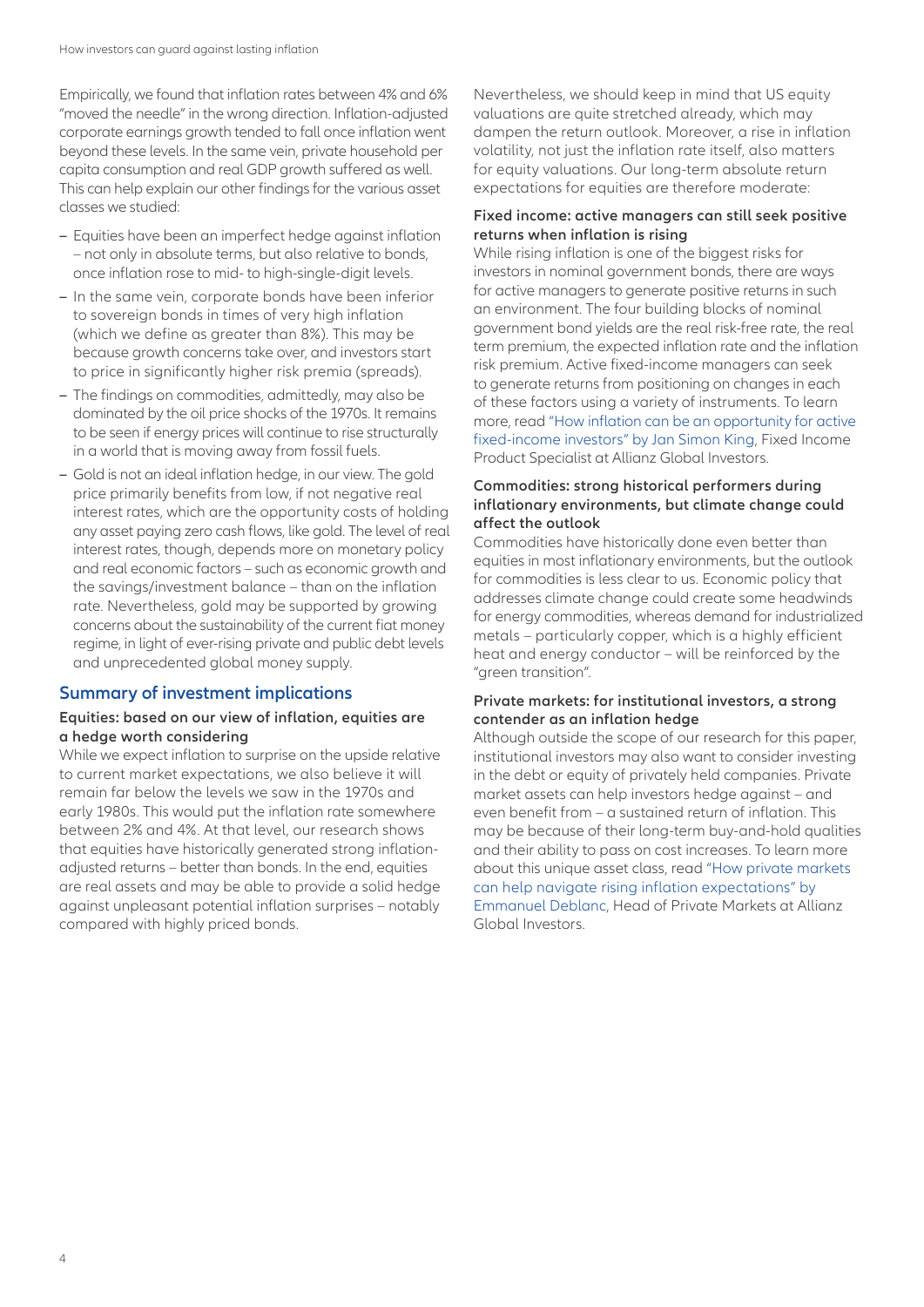## **Appendix: a closer look at four top-line findings from our research**

The key findings from our study were as follows:

- **–** First, for periods in which inflation reached between 2% and 4% year – a level that only moderately exceeds the current Federal Reserve inflation target – equity returns adjusted for inflation were, on average, in the double digits. As a result, equities outperformed all other asset classes we studied. Moreover, equity returns were substantially higher during these periods than they were over the long term, when they returned close to 7% per year. Still, both, sovereign and corporate bonds, generated decent positive annual real returns in this environment (around 5% and 7% respectively).
- **–** Second, once inflation picked up to 4% to 6%, equities still outperformed bonds, but the absolute year-overyear returns of equities and bonds were in the lowto mid-single digits. In addition, equity returns were lower than their long-term average.
- **–** Third, once inflation exceeded 6% per year, equities were no longer a hedge against high and rising inflation. Rather, absolute returns of equities were negative on average. Interestingly, when inflation rates were between 6% and 8% per year, equities even tended to underperform bonds. Bonds only fell in absolute terms when inflation was above 8% – and in these environments, corporate bonds performed even worse than sovereign bonds.
- **–** Fourth, commodities consistently generated solid positive returns in times of high and rising inflation – meaning any periods we studied above 2%. This was particularly true for energy and industrial metals, while gold's returns were mixed. This will likely come as a surprise to the many investors who consider gold to be the ultimate hedge against inflation. However, the outlook for commodities is being obscured by climate change and the effort to move away from fossil fuels.

#### **Endnotes**

1. In this example of the Gordon Growth Model, P represents the stock price, D represents the expected dividend, *rf(i)* represents the real risk-free rate, *i* represents the inflation premium, *rp(i)* represents the risk premium and *G(i)* represents long-term earnings growth.

2. Our analysis yielded very similar results, both quantitatively and qualitatively, when including data starting in 1945, as well as when limiting our analysis to the period since 1987. (We consider this to be the starting point for the current period of asymmetric monetary policy.)

3. To be sure, history never repeats itself. In particular, the absolute historical performance numbers for bonds in relation to different inflation regimes are distorted to the upside, given that today's interest rate level is much lower than the average of the past 50 years. Nevertheless, based on a deeper dive into the numbers, we think that the general direction of absolute and relative return patterns is still valid.